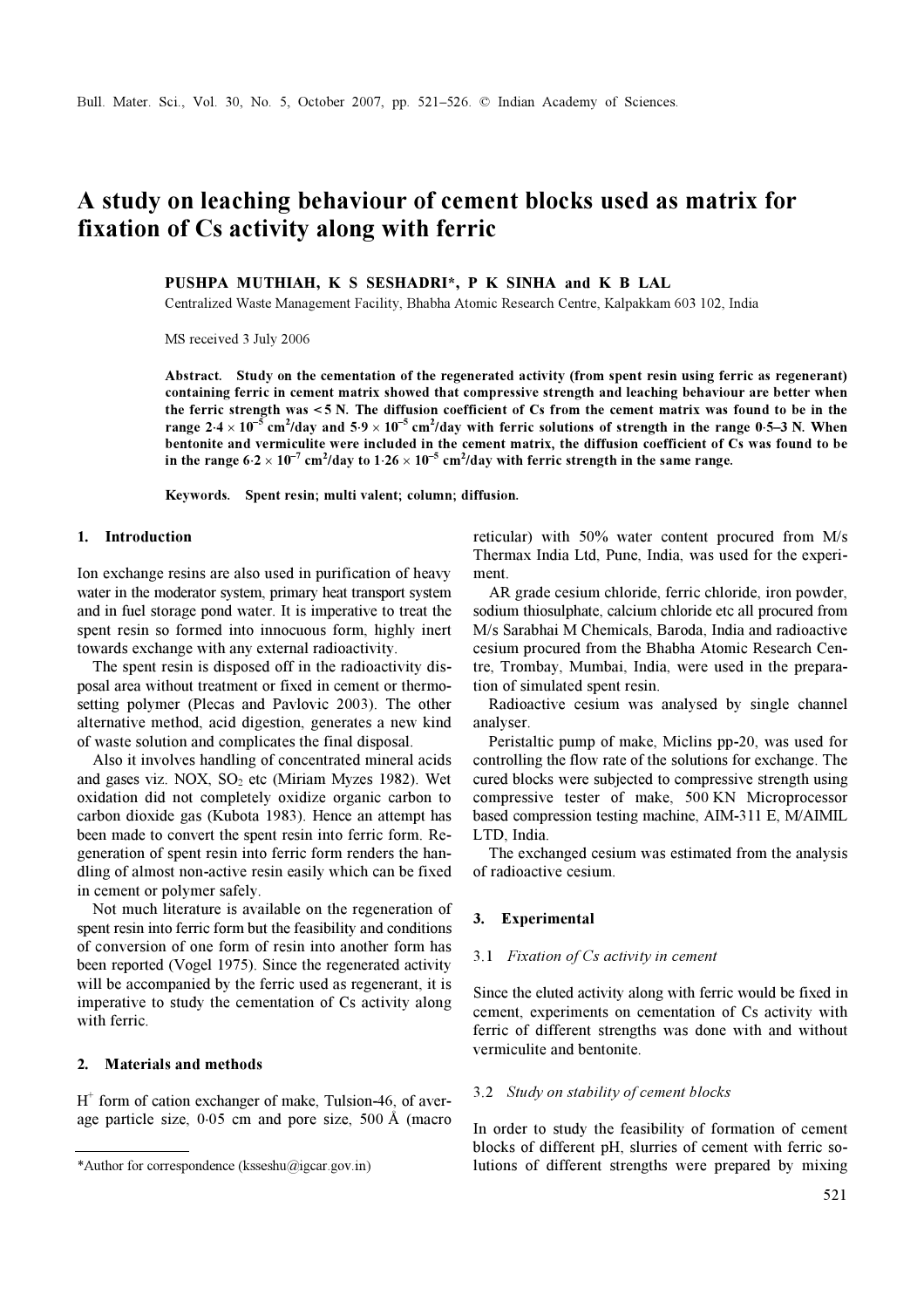10 g of cement with 5 ml of ferric solutions of strength 0⋅5 N, 1 N, 3 N, 5 N, 7 N, 9 N, 11 N etc. A blank experiment was conducted without ferric. Table 1 shows the pH and temperature rise of the slurry when mixed.

Table 1. pH of cement ferric solution slurry at different strengths of ferric.

| Sl. no.        | Strength of ferric $(N)$ | pH    | Temperature $(^{\circ}C)$ |  |
|----------------|--------------------------|-------|---------------------------|--|
|                |                          | 12.4  | 34                        |  |
| 2              | 0.5                      | 12.08 | 34                        |  |
| 3              | $1-0$                    | 9.9   | 36                        |  |
| $\overline{4}$ | 3.0                      | 5.6   | 44                        |  |
| 5              | 5.0                      | 4.8   | 47                        |  |
| 6              | 7.0                      | $4-1$ | 53                        |  |
| 7              | 9.0                      | 3.3   | 58                        |  |
| 8              | 11.0                     | $3-1$ | 67                        |  |



Figure 1. a. Leaching of Cs from cement matrix having ferric and b. leaching of Cs activity from cement matrix having ferric, vermiculite and bentonite.

## 3.3 Optimization of period of curing of cement

In order to confirm the results on the feasibility of formation of cement blocks and also to optimize the curing time to obtain cement blocks of maximum strength, 10 g of Portland cement was mixed with ferric solutions of strength, 1, 3, 5, 7, 9 and 11 N. The slurries were molded into cement blocks of size, 5⋅5 cm dia and 2⋅5 cm height. A blank block without ferric was also prepared. The blocks were subjected to different curing periods, viz. 1, 2, 3, 4 and 5 weeks. Table 2 shows the compressive strength of cement blocks as a function of strength of ferric as well as curing time.

## 3.4 Leaching of cement blocks containing Cs activity having ferric of different strengths with and without vermiculite and bentonite

Cement blocks of size,  $5.5 \times 2.5$  cm height, were prepared by mixing 100 g of cement and 50 ml of ferric solution of strength,  $0.25$  N,  $0.5$  N, 1 N, 3 N and 5 N, containing  $0.3 \mu$ Ci of Cs with 5 g each of vermiculite and bentonite and without them. A blank block without ferric with Cs of activity  $0.3 \mu$ Ci was also prepared. They were cured for 4 weeks. These blocks were kept in beakers containing 300 ml of tap water. Replenishment of 300 ml of tap water was done every time during sampling. Leaching of Cs from the cement blocks were computed by sampling the leachate every day for 1 week, on alternate days for 2 weeks, once in 15 days for one month and once in a month for nearly 4 months. The cumulative activity leached was calculated every time and it was plotted as a function of square root of time of leaching (figures 1a, b).

 In order to calculate the diffusivity of Cs from the blocks, cumulative activity leached was plotted from 16 days onwards (figures 2a, b).

 The diffusion coefficient calculated from this data was plotted as a function of strength of ferric used for making cement blocks (figures 3a, b).

 The leach index as a function of strength of ferric ion strength is plotted for cement blocks with and without vermiculite and bentonite (figures 4a, b). The incremental leach rate was calculated at every instant of time and plotted as a function of time of leaching (figures 5a, b). The incremental leach rate at 16th day and at the 137th day was plotted as a function of strength of ferric used for making cement blocks (figures 6a, b). The percentage activity leached after 16 days and 137 days are shown in figures 7a and b from cement blocks without and with vermiculite, respectively.

#### 4. Results and discussion

Chemical fixation of toxic and hazardous wastes using cement has been practised for many years. Portland cement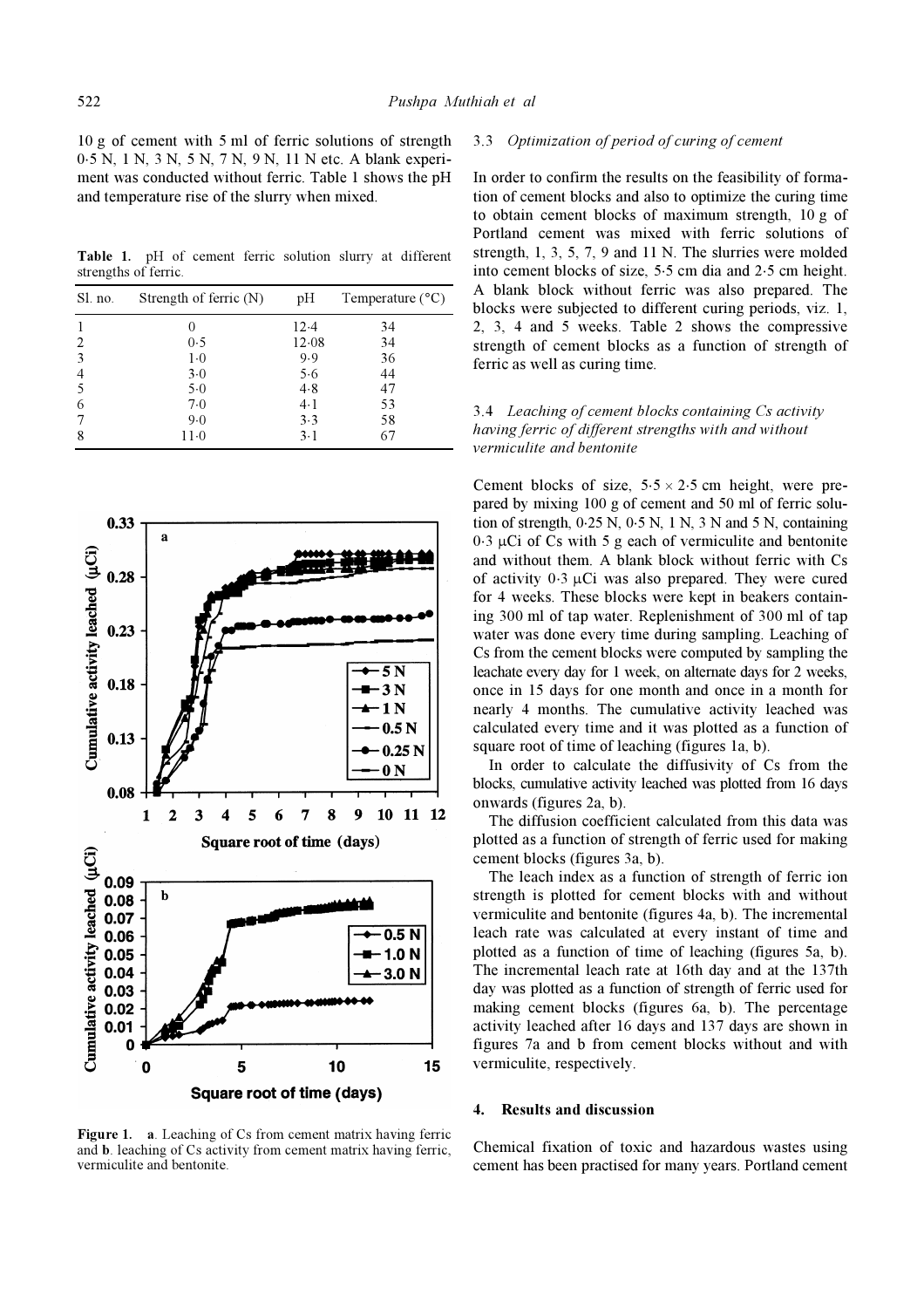|         |                          | Compressive strength $(kg/cm2)$ |          |           |          |         |
|---------|--------------------------|---------------------------------|----------|-----------|----------|---------|
| Sl. no. | Strength of ferric $(N)$ | I week                          | II weeks | III weeks | IV weeks | V weeks |
|         | $\Omega$                 | 105.64                          | 154.46   | 272.73    | 275.67   | 276.09  |
|         | 0.5                      | 101.85                          | 151.94   | 269.78    | 274.41   | 275.67  |
|         |                          | 98.91                           | 147.31   | 244.11    | 271.46   | 272.31  |
| 4       | 3                        | 93.43                           | 159.93   | 239.90    | 264.31   | 264.73  |
|         |                          | 77.86                           | 88.38    | 114.90    | 113.64   | 114.48  |
| 6       |                          | 58.92                           | 63.13    | 27.36     | 34.10    | 34.93   |
|         | 9                        | 56.82                           | 58.92    | 26.52     | 31.57    | 31.99   |
| 8       |                          | 29.46                           | 37.88    | 25.25     | 26.09    | 26.94   |

Table 2. Compressive strength of cement blocks having different strengths of ferric.





Figure 2. a. Leaching of Cs activity from cement matrix having ferric in the diffusion region and b. leaching of Cs activity from cement matrix having ferric in presence of vermiculite and bentonite in the diffusion region.

is the most popular solidification agent for inorganic waste. Its high pH tends to keep the materials in the most insoluble form thus minimizing subsequent leaching. Portland cement is less useful with organics since some of them interfere with the overall setting and curing process (Plecas and Pavlovic 2004).

 In column studies since 15 bed volumes elute all the activity from the spent resin containing  $0.1$  Ci/m<sup>3</sup>,  $15 \text{ m}^3$ eluate will contain 0⋅1 Ci, which corresponds to 0⋅3  $\mu$ Ci

having different strengths of ferric and b. diffusion coefficient of Cs from cement matrix having ferric, vermiculite and bentonite.

per 50 ml solution. Hence, for cementation studies, 50 ml of 0⋅3 μCi Cs was taken with different strengths of ferric, viz. 0⋅5–11 N.

 From table 1 it is observed that pH of the cement ferric solution slurry decreases with increase in ferric concentration. Ferric by hydrolysis gives rise to acidity which reduces the alkalinity of the cement slurry. Since the setting up of cement requires alkaline condition, the feasibility of cement blocks formation comes down with ferric. Also the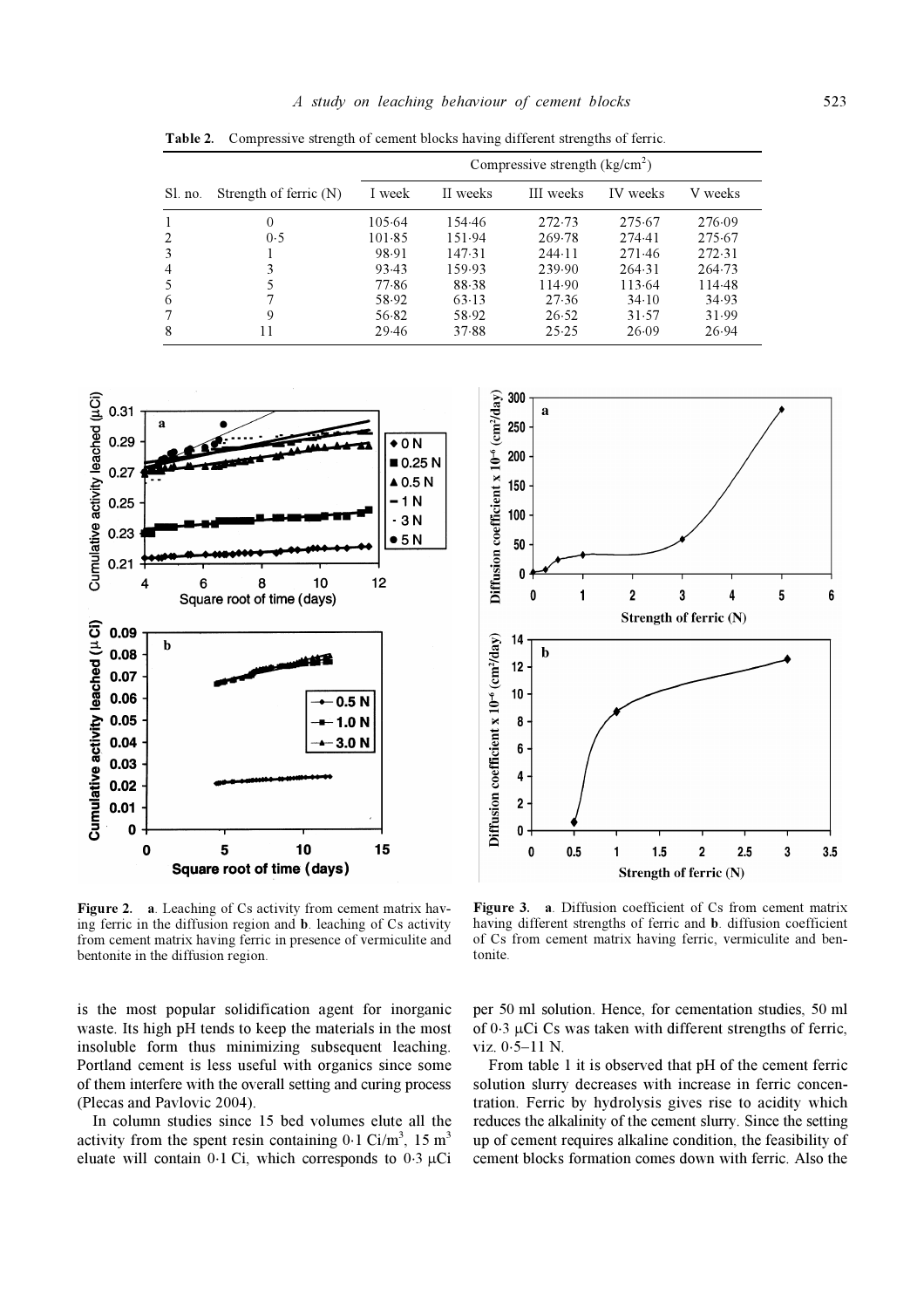reaction is exothermic with attendant increase in temperature as ferric strength increases. Therefore, there is water loss which hinders the setting process with ferric strength.

 From table 2 it is inferred that at all strengths of ferric used for making the cement blocks the compressive strength is maximum at the 4th week and hence the curing time is fixed as 4 weeks. Hence, blocks prepared were subjected to 4 weeks curing time before conducting leaching experiments with the blocks. Also the compressive strengths of the blocks decrease with ferric strength as expected from the decrease in the pH.

 From figures 1a, b, we observe that the cumulative activity leached increases at all strengths of ferric. But the cumulative activity leached has been found to be more with strength of ferric included in the blocks. Also from the blocks having bentonite and vermiculite (figure 1b), the leaching of Cs was found to be less at all strengths of ferric.

 The washing activity taking place at the beginning of the cumulative activity leached was found to increase with time and after 16 days of leaching, the leaching was found to be lesser. For the purpose of calculation of diffusivity of Cs from the cement blocks, the cumulative activity leached after 16 days was considered.

 From the plot of cumulative activity leached as a function of square root of time of leaching (figures 2a, b) in the



diffusion region of leaching, slopes were computed and used for calculation of diffusion coefficient using the formula (Torsterfield and Heldin 1988)

$$
D = (\pi/4)(m/a_0)^2 (v/s)^2,
$$

where  $m$  is the slope of the plot between cumulative activity leached vs square root of time of leaching,  $\nu$  and  $s$  are the volume and surface area of the blocks, which are 59⋅42 cm<sup>3</sup> and 90⋅75 cm<sup>2</sup>, respectively.

 From figure 3a on the diffusion coefficient as a function of ferric ion strength, it is inferred that the diffusion coefficient increases with strength of ferric. Since the compressive strength of the blocks also comes down with strength of ferric, it is natural that Cs is held up weakly in the matrix and hence leaches more with more diffusivity. The diffusion coefficient of Cs from the blocks having



Figure 4. a. Variation of leach index of Cs from cement blocks with ferric as a function of strength of ferric and b. variation of leach index of Cs from cement blocks having ferric in the presence of vermiculite and bentonite as a function of strength of ferric.

Figure 5. a. Incremental leach rate of Cs as a function of time from cement blocks containing different strengths of ferric and b. incremental leach rate of Cs from cement blocks containing ferric in presence of bentonite and vermiculite as a function of time.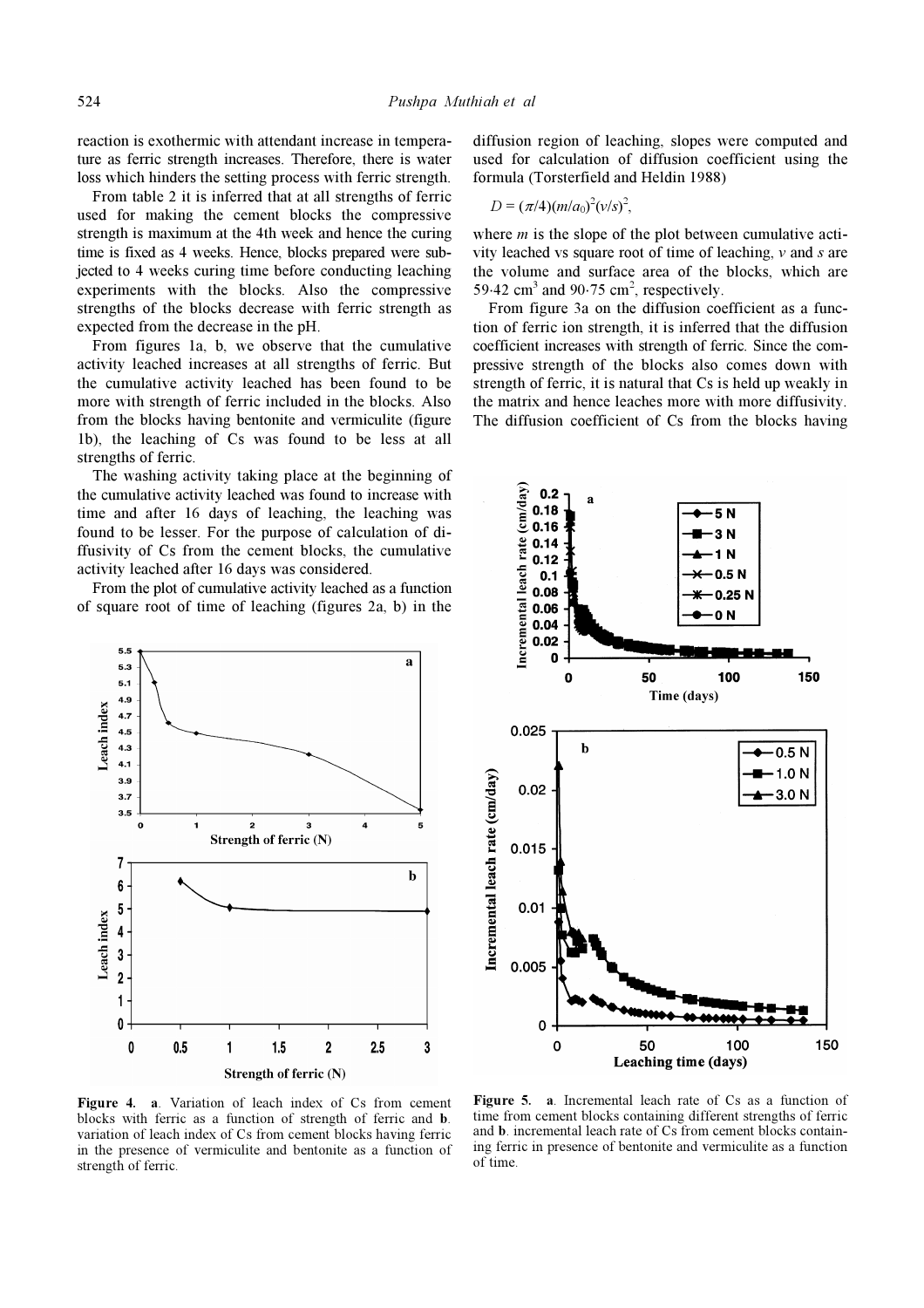bentonite and vermiculite (figure 3b) were found to be lesser at all ferric ion strengths.

It is generally assumed that cement leaching of  $Cs<sup>137</sup>$ and other radionuclide can be reduced by adding minerals like bentonite, vermiculite and zeolite (Plecas et al 1991). Zeolite was excluded for economy and availability reasons. Bentonite and vermiculite were used in the solidification of radionucleides with cement. This is because vermiculite holds up the Cs strongly and bentonite does not allow water to percolate inside the matrix.

 The leach index which is a direct measure of the extent of leaching of Cs from the cement blocks was computed from the formula

 $LI = log(1/D)$ ,

where  $D$  is the diffusion coefficient.

 Higher the diffusion coefficient lower is the leach index. From figures 4a and b, we observe that the leach index is more with blocks having vermiculite and bentonite.

The incremental leach rate is defined as

$$
ILR = \sum an / a_0 (V/s)(1/(\sum t_n))
$$

where  $\Sigma$ an/a<sub>0</sub> is the fraction of activity leached and  $\Sigma t$ <sub>n</sub> the cumulative period of leaching. The cumulative activity leached is plotted as a function of time (figures 5a and b). The figures show that the incremental leach rate falls ex-





Figure 6. a. Incremental leach rate as a function of strength of ferric and b. incremental leach rate from cement blocks having vermiculite and bentonite as a function of strength of ferric.

Figure 7. a. Percentage activity of Cs leached as a function of strength of ferric and b. percentage activity of Cs leached as a function of ferric strength from cement matrix having vermiculite and bentonite.